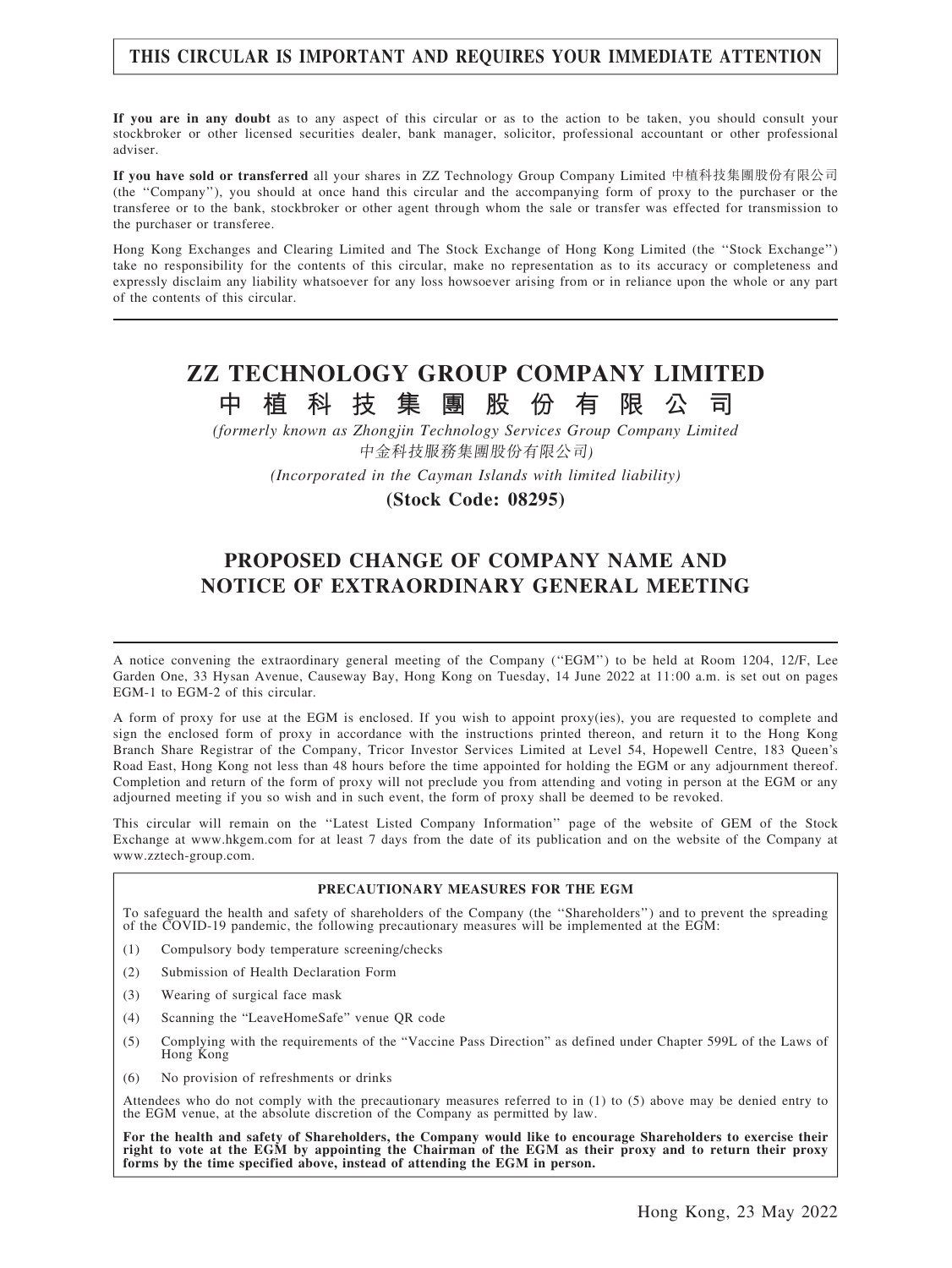### CHARACTERISTICS OF GEM

GEM has been positioned as a market designed to accommodate small and mid-sized companies to which a higher investment risk may be attached than other companies listed on the Stock Exchange. Prospective investors should be aware of the potential risks of investing in such companies and should make the decision to invest only after due and careful consideration.

Given that the companies listed on GEM are generally small and mid-sized companies, there is a risk that securities traded on GEM may be more susceptible to high market volatility than securities traded on the Main Board of the Stock Exchange and no assurance is given that there will be a liquid market in the securities traded on GEM.

Should there be any discrepancy between the English and Chinese versions, the English version shall prevail.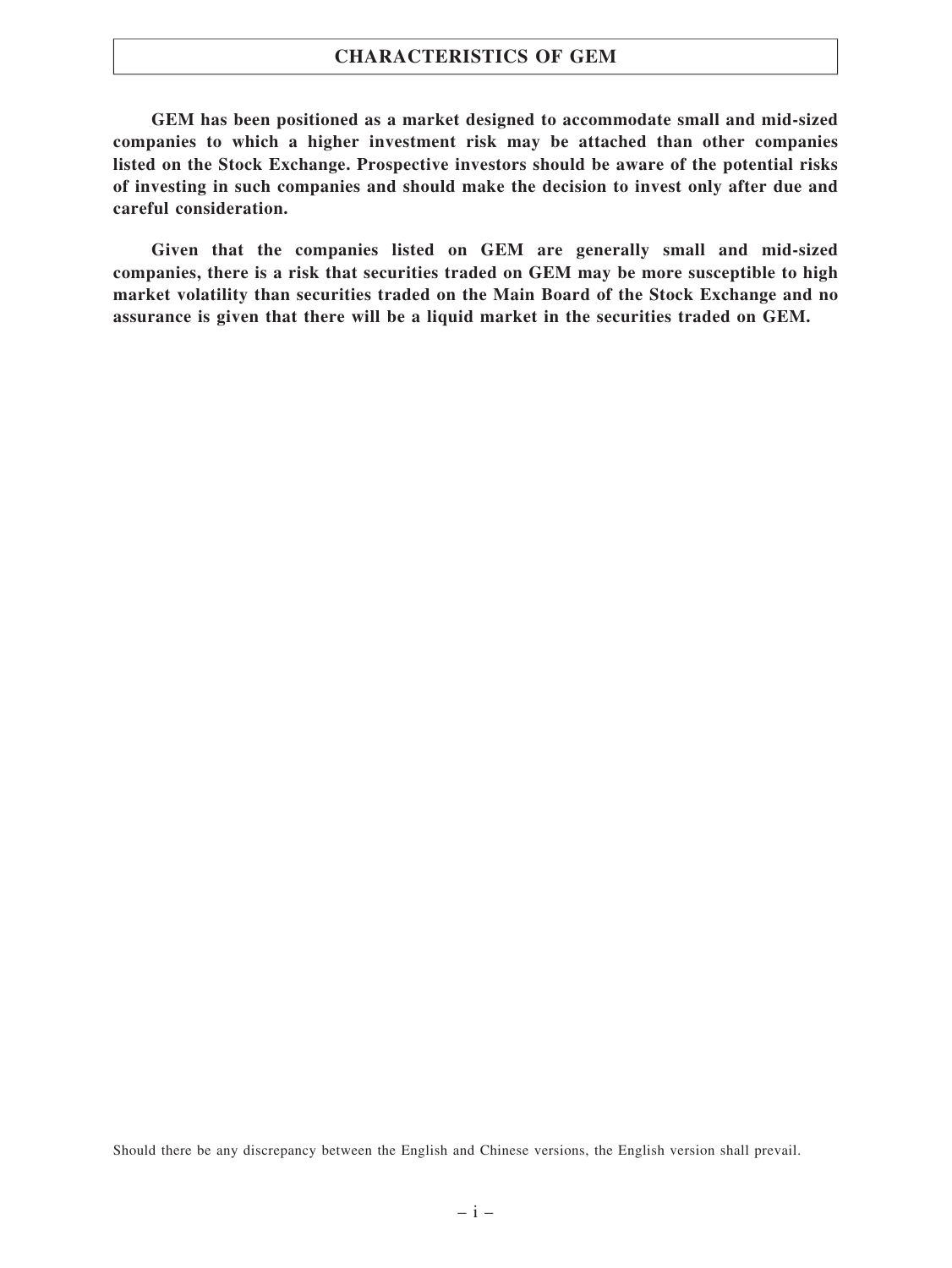## **CONTENTS**

## Page

|        | Letter from the Board |                |
|--------|-----------------------|----------------|
|        |                       | 2              |
| 2.     |                       | 3              |
| 3.     |                       | $\overline{4}$ |
| 4.     |                       | $\overline{4}$ |
| $\sim$ |                       | $\overline{4}$ |
| 6.     |                       | $\overline{4}$ |
|        |                       |                |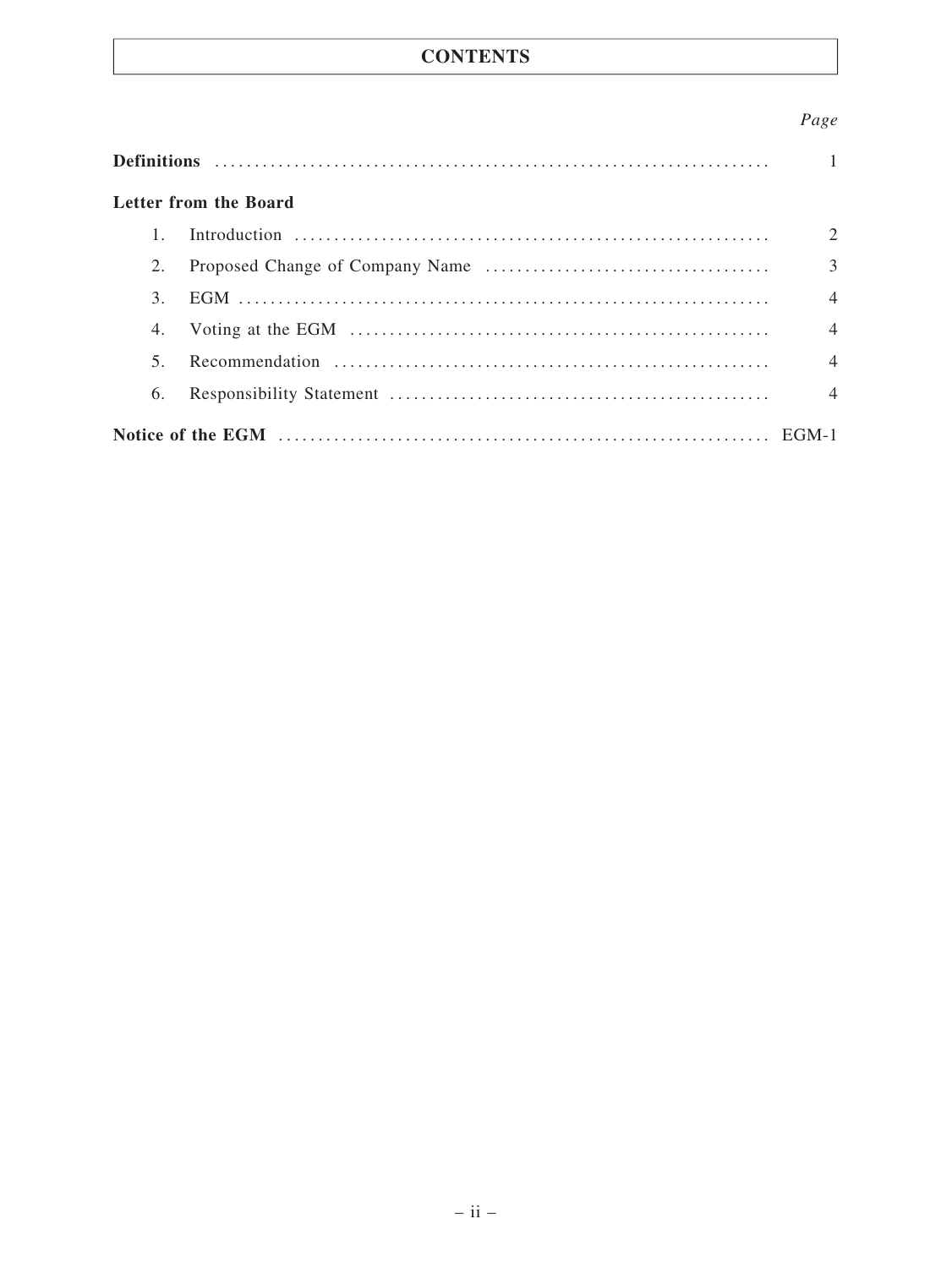## DEFINITIONS

In this circular, the expressions below have the meanings respectively set opposite them unless the context otherwise requires:

| "EGM"               | the extraordinary general meeting of the Company to be<br>held at Room 1204, 12/F, Lee Garden One, 33 Hysan<br>Avenue, Causeway Bay, Hong Kong on Tuesday, 14 June<br>2022 at 11:00 a.m. or any adjournment thereof |
|---------------------|---------------------------------------------------------------------------------------------------------------------------------------------------------------------------------------------------------------------|
| "Articles"          | the articles of association of the Company currently in<br>force, as may be amended from time to time, and "Article"<br>shall mean an article of the articles of association                                        |
| "Board"             | the board of Directors                                                                                                                                                                                              |
| "Company"           | ZZ Technology Group Company Limited 中植科技集團股<br>份有限公司, a company incorporated in the Cayman<br>Islands with limited liability, the Shares of which are listed<br>on GEM                                              |
| "Director(s)"       | the director(s) of the Company                                                                                                                                                                                      |
| "GEM"               | GEM of The Stock Exchange of Hong Kong Limited                                                                                                                                                                      |
| "GEM Listing Rules" | the Rules Governing the Listing of Securities on GEM                                                                                                                                                                |
| "Group"             | the Company and its subsidiaries                                                                                                                                                                                    |
| "Hong Kong"         | the Hong Kong Special Administrative Region of the<br>People's Republic of China                                                                                                                                    |
|                     |                                                                                                                                                                                                                     |
| "Share(s)"          | ordinary share(s) of HK\$0.01 each in the share capital of<br>the Company                                                                                                                                           |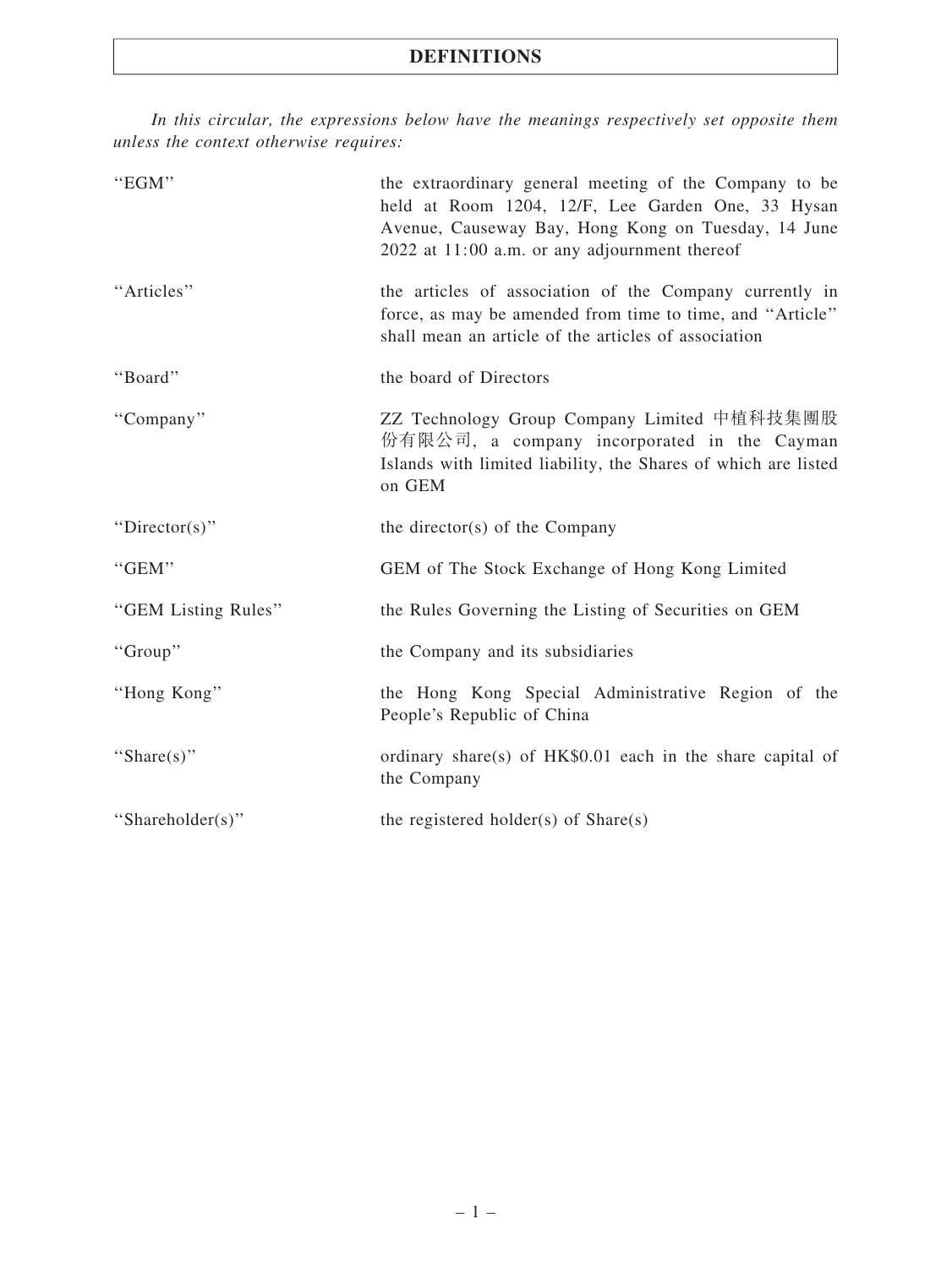## LETTER FROM THE BOARD

# ZZ TECHNOLOGY GROUP COMPANY LIMITED 中 植 科 技 集 團 股 份 有 限 公 司

(formerly known as Zhongjin Technology Services Group Company Limited 中金科技服務集團股份有限公司) (Incorporated in the Cayman Islands with limited liability)

(Stock Code: 08295)

Executive Directors: Mr. NIU Zhanbin (Chairman) Mr. JIANG Yulin (Chief Executive Officer) Mr. WU Hui (Chief Operating Officer)

Independent Non-executive Directors: Mr. Stephen MARKSCHEID Mr. ZHANG Weidong Mr. ZENG Liang

Registered office: P.O. Box 309, Ugland House Grand Cayman, KY1-1104 Cayman Islands

Head office and principal place of business in Hong Kong: Room 1204, 12/F, Lee Garden One, 33 Hysan Avenue, Causeway Bay, Hong Kong

23 May 2022

To the Shareholders

Dear Sir or Madam,

## PROPOSED CHANGE OF COMPANY NAME AND NOTICE OF EXTRAORDINARY GENERAL MEETING

#### 1. INTRODUCTION

The purpose of this circular is to provide you with the notice of EGM and the information reasonably necessary to enable you to make an informed decision on whether to vote for or against the proposed resolution at the EGM.

Reference is made to the announcement of the Company dated 1 April 2022 (the ''Announcement'') relating to the proposed Change of Company Name. Unless otherwise defined herein, capitalised terms used in this circular shall have the same meanings as those defined in the Announcement.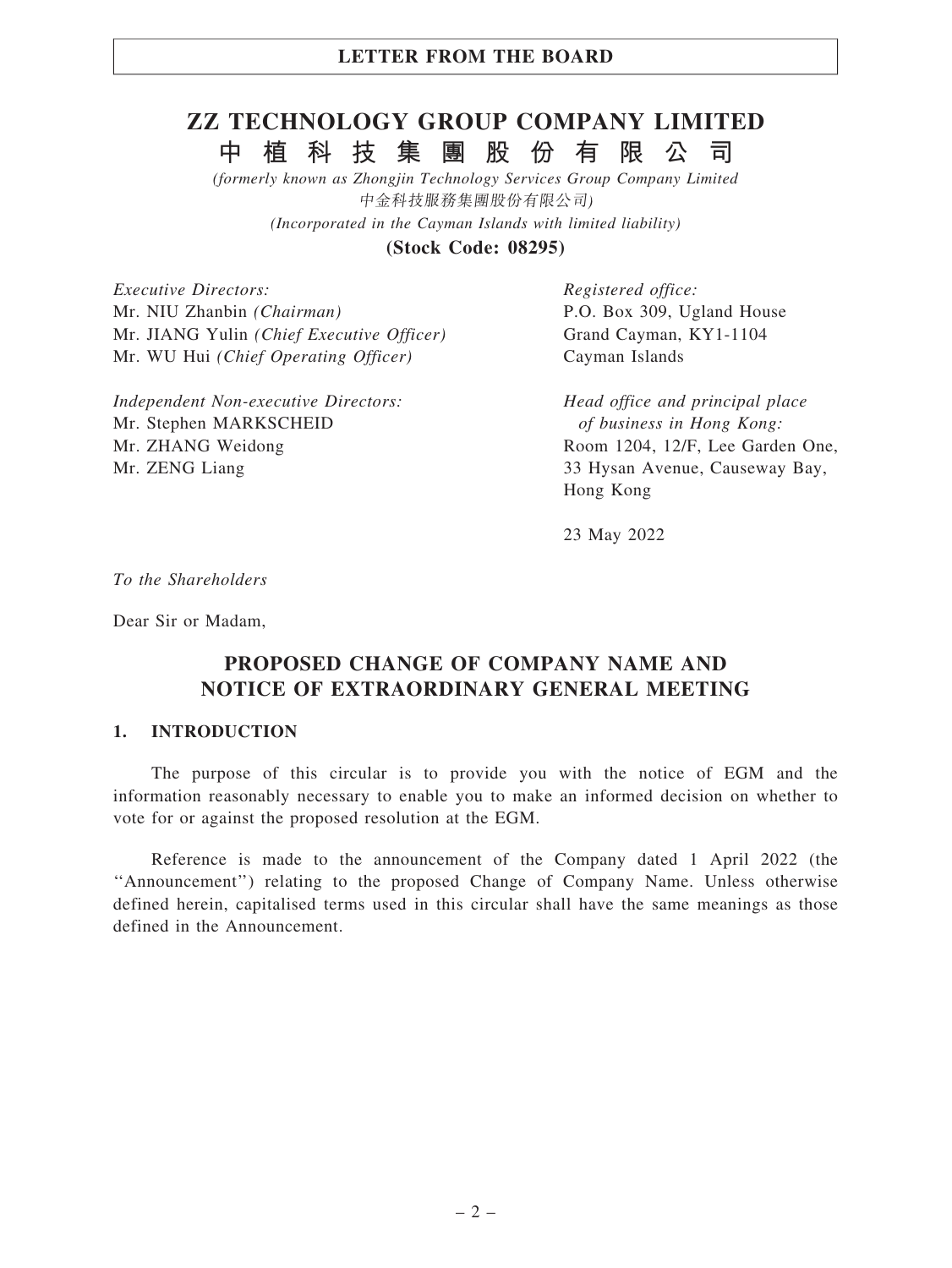## LETTER FROM THE BOARD

### 2. PROPOSED CHANGE OF COMPANY NAME

A special resolution for the proposed Change of Company Name will be proposed at the EGM for consideration and approval by Shareholders.

The Board proposes to change the name of the Company from ''ZZ Technology Group Company Limited 中植科技集團股份有限公司'' to ''Kingwisoft Technology Group Company Limited 金慧科技集團股份有限公司''.

#### Conditions for the proposed Change of Company Name

The Change of Company Name is subject to the following conditions (the ''Conditions''):

- (a) the Shareholders approving the proposed Change of Company Name by way of a special resolution at the EGM; and
- (b) the Registrar of Companies in the Cayman Islands approving the Change of Company Name.

Subject to the satisfaction of the Conditions, the new name of the Company will be entered into the register of companies maintained by the Registrar of Companies in the Cayman Islands and the Change of Company Name will take effect from the date of the passing of the special resolution approving the same. The Registrar of Companies in the Cayman Islands shall issue a certificate of incorporation on change of name thereafter. The Company will then carry out the necessary filing procedures with the Companies Registry in Hong Kong.

#### Reason for the proposed Change of Company Name

The Board considers that the proposed new name of the Company will enhance the corporate brand and image, and will be more aligned with the businesses of the Group. The Board is of the view that the Change of Company Name is therefore in the best interests of the Company and the Shareholders as a whole.

#### Effects of the Change of Company Name

The Change of Company Name will not affect any of the rights of the Shareholders. All existing share certificates in issue bearing the Company's existing name shall, after the Change of Company Name having become effective, continue to be evidence of the title of the securities of the Company and will continue to be valid for trading, settlement, registration and delivery purposes. There will not be any arrangements for free exchange of existing share certificates for new share certificates bearing the new name of the Company.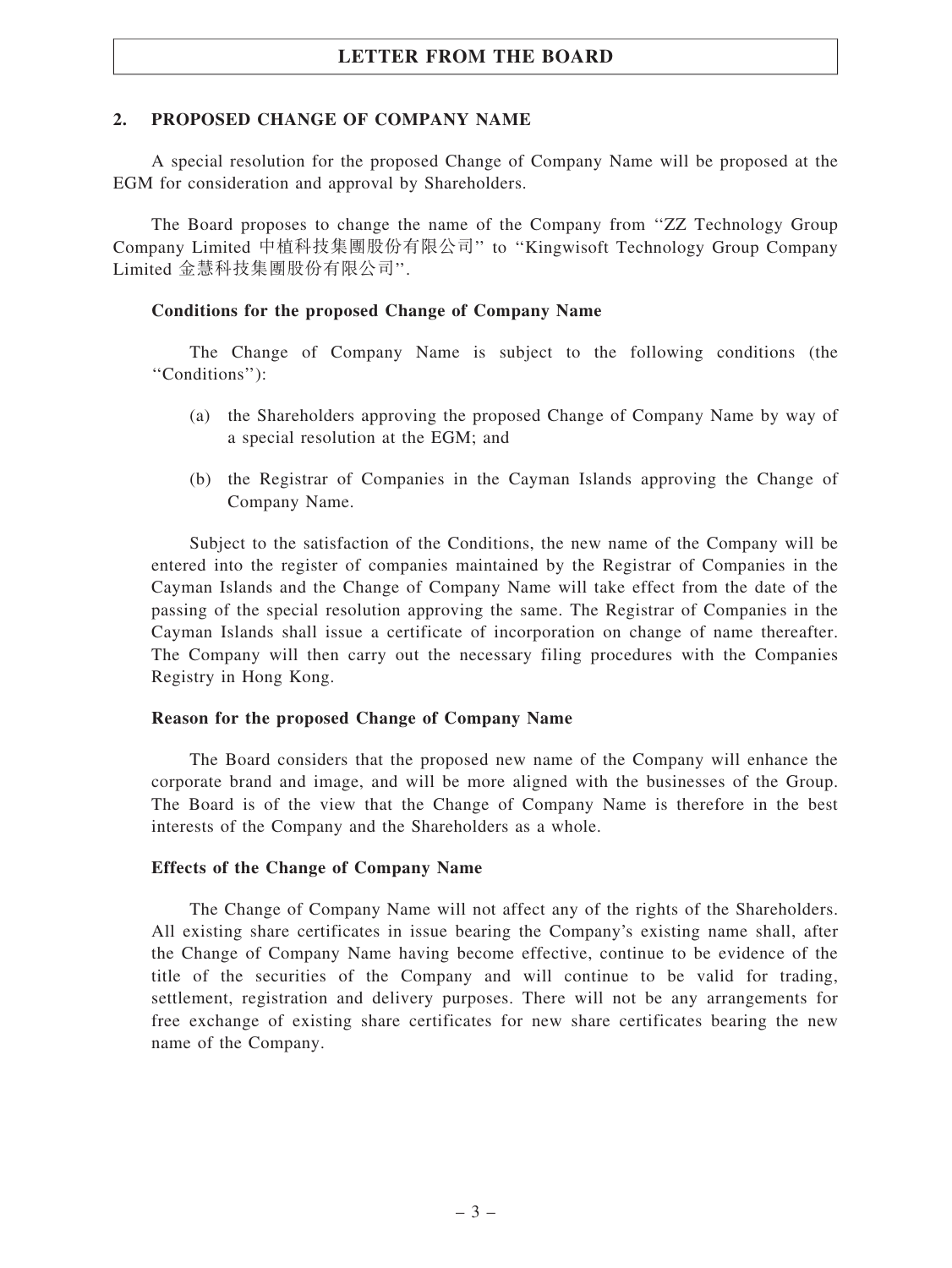## LETTER FROM THE BOARD

#### 3. EGM

A notice convening the EGM to be held at Room 1204, 12/F, Lee Garden One, 33 Hysan Avenue, Causeway Bay, Hong Kong on Tuesday, 14 June 2022 at 11:00 a.m. is set out on pages EGM-1 and EGM-2 of this circular.

A form of proxy for use at the EGM is enclosed with this circular and published on the GEM website (www.hkgem.com) and the Company's website (www.zztech-group.com). If you wish to appoint proxy(ies), you are requested to complete and sign the enclosed form of proxy in accordance with the instructions printed thereon, and return it to the Hong Kong Branch Share Registrar of the Company, Tricor Investor Services Limited at Level 54, Hopewell Centre, 183 Queen's Road East, Hong Kong not less than 48 hours before the time appointed for holding the EGM or any adjournment thereof. Completion and return of the form of proxy will not preclude you from attending and voting in person at the EGM or any adjourned meeting if you so wish and in such event, the form of proxy shall be deemed to be revoked.

#### 4. VOTING AT THE EGM

Pursuant to Rule 17.47(4) of the GEM Listing Rules and Article 13.6, any vote of Shareholders at a general meeting must be taken by poll. An announcement on the poll results will be published by the Company after the EGM in the manner prescribed under the GEM Listing Rules.

#### 5. RECOMMENDATION

As explained in this circular, the Directors consider that the proposed Change of Company Name is in the best interests of the Company and its Shareholders. The Directors therefore recommend the Shareholders to vote in favour of the relevant resolution to be proposed at the EGM.

#### 6. RESPONSIBILITY STATEMENT

This circular, for which the Directors collectively and individually accept full responsibility, includes particulars given in compliance with the GEM Listing Rules for the purpose of giving information with regard to the Company. The Directors, having made all reasonable enquiries, confirm that to the best of their knowledge and belief the information contained in this circular is accurate and complete in all material respects and not misleading or deceptive, and there are no other matters the omission of which would make any statement herein or this circular misleading.

> Yours faithfully, By Order of the Board ZZ Technology Group Company Limited 中植科技集團股份有限公司 NIU Zhanbin Chairman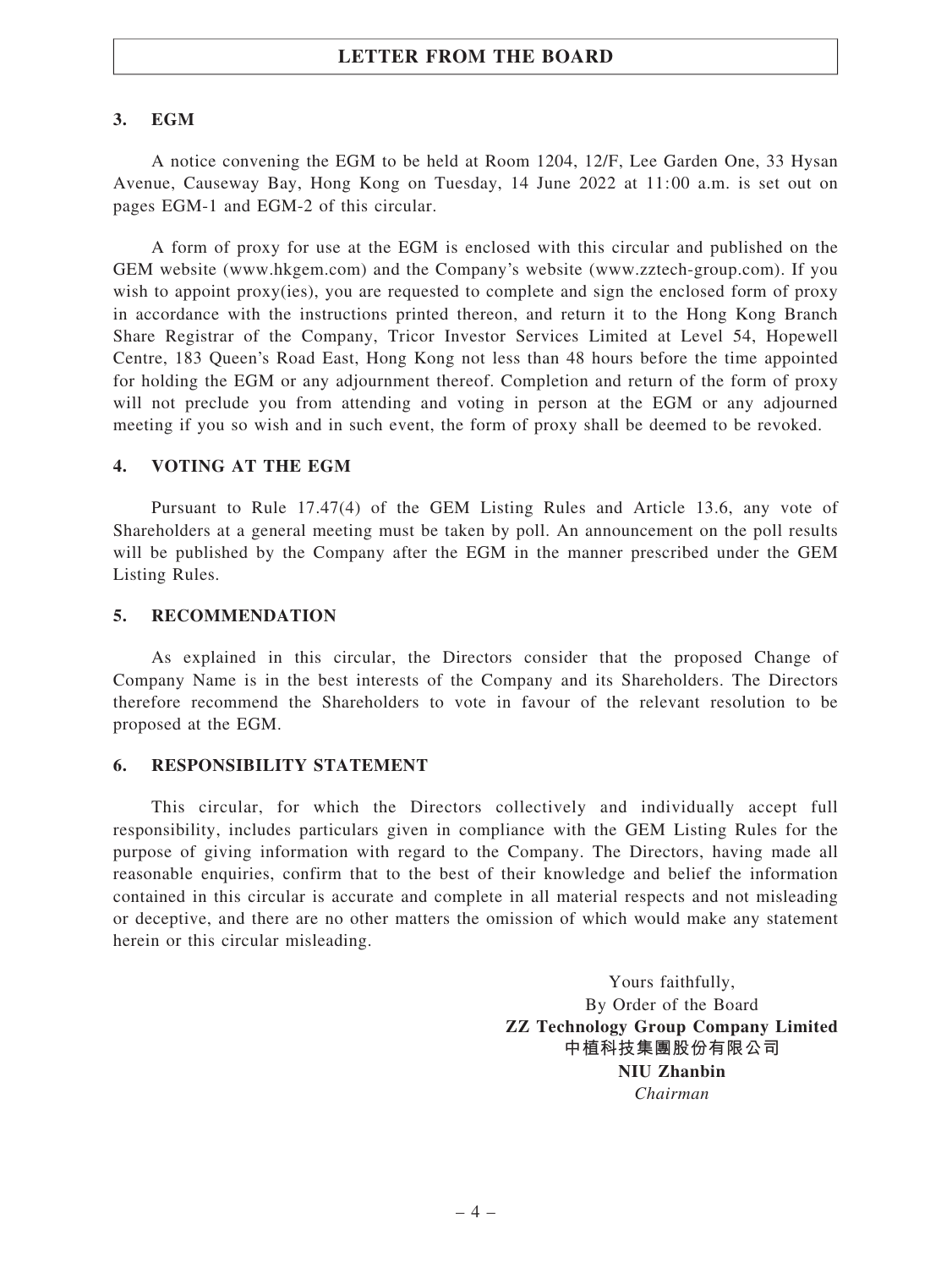# ZZ TECHNOLOGY GROUP COMPANY LIMITED 中 植 科 技 集 團 股 份 有 限 公 司

(formerly known as Zhongjin Technology Services Group Company Limited 中金科技服務集團股份有限公司) (Incorporated in the Cayman Islands with limited liability)

(Stock Code: 08295)

## NOTICE OF EXTRAORDINARY GENERAL MEETING

NOTICE IS HEREBY GIVEN that an extraordinary general meeting (''EGM'') of ZZ Technology Group Company Limited 中植科技集團股份有限公司 (the ''Company'') will be held at Room 1204, 12/F, Lee Garden One, 33 Hysan Avenue, Causeway Bay, Hong Kong on Tuesday, 14 June 2022 at 11:00 a.m. for the following purposes:

To consider and, if thought fit, pass the following resolution as special resolution with or without amendments:

''THAT subject to and conditional upon the approval of the Registrar of Companies in the Cayman Islands, the name of the Company be changed from ''ZZ Technology Group Company Limited 中植科技集團股份有限公司'' to ''Kingwisoft Technology Group Company Limited 金慧科技集團股份有限公司'' (the ''Change of Company Name''), and that any one or more of the directors of the Company be and is/are hereby authorised to do all such acts and things and execute all such documents as he/they consider necessary, desirable or expedient for the purpose of giving effect to the Change of Company Name.''

> By Order of the Board ZZ Technology Group Company Limited 中植科技集團股份有限公司 NIU Zhanbin Chairman

Hong Kong, 23 May 2022

Registered office: P.O. Box 309, Ugland House Grand Cayman, KY1–1104 Cayman Islands

Head office and principal place of business in Hong Kong: Room 1204, 12/F, Lee Garden One, 33 Hysan Avenue, Causeway Bay, Hong Kong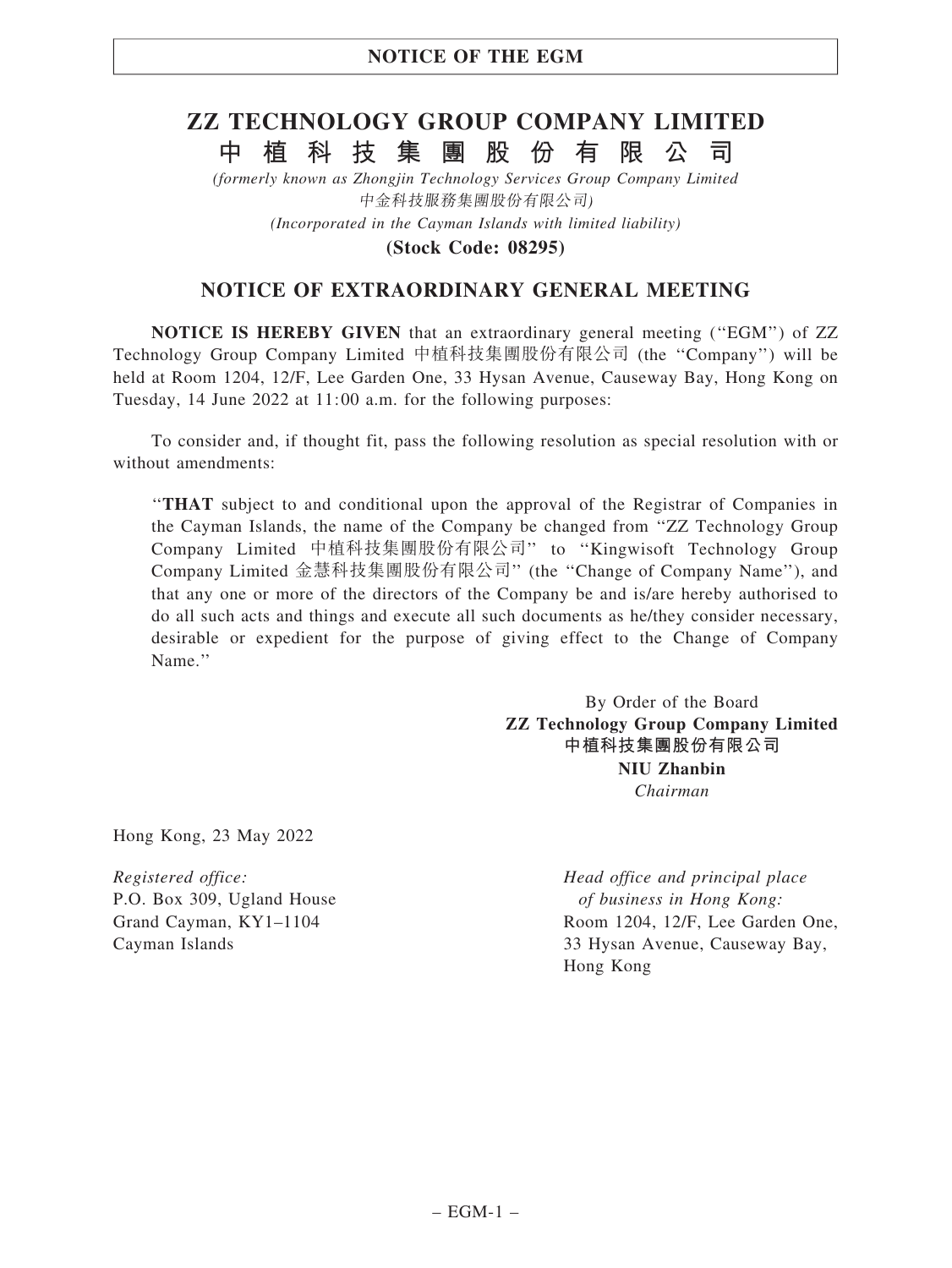## NOTICE OF THE EGM

#### Notes:

- 1. A member entitled to attend and vote at the EGM convened by the above notice is entitled to appoint one or more proxy to attend and, subject to the provisions of the Articles of Association, to vote on his behalf. A proxy need not be a member of the Company but must be present in person at the EGM to represent the member. If more than one proxy is so appointed, the appointment shall specify the number and class of Shares in respect of which each such proxy is so appointed.
- 2. In order to be valid, the form of proxy together with a power of attorney or other authority, if any, under which it is signed or a notarially certified copy of that power or authority must be deposited at the Hong Kong Branch Share Registrar of the Company, Tricor Investor Services Limited at Level 54, Hopewell Centre, 183 Queen's Road East, Hong Kong, not less than 48 hours before the time appointed for holding the EGM or any adjournment thereof. Completion and delivery of the form of proxy will not preclude a member of the Company from attending and voting in person at the EGM or any adjournment thereof, and in such event, the proxy form shall be deemed to be revoked.
- 3. The register of members of the Company will be closed from Friday, 10 June 2022 to Tuesday, 14 June 2022 (both days inclusive) for the purpose of determining the entitlement to attend and vote at the EGM. During which period no transfer of shares of the Company will be registered. In order to be eligible to attend and vote at the EGM, all completed transfer documents accompanied by the relevant share certificate(s) must be lodged with the Hong Kong Branch Share Registrar of the Company, Tricor Investor Services Limited at Level 54, Hopewell Centre, 183 Queen's Road East, Hong Kong for registration not later than 4:30 p.m. on Thursday, 9 June 2022.
- 4. If a Typhoon Signal No.8 or above is hoisted or a Black Rainstorm Warning Signal is in force at or at any time after 8:00 am on the date of the EGM, the EGM will be adjourned. The Company will post an announcement on Company's website (www.zztech-group.com) and the GEM website (www.hkgem.com) to notify its shareholders of the date, time and place of the adjourned meeting.

The EGM will be held as scheduled when an Amber or Red Rainstorm Warning Signal is in force. The shareholders of the Company should decide on their own whether they would attend the meeting under bad weather conditions bearing in mind their own situation.